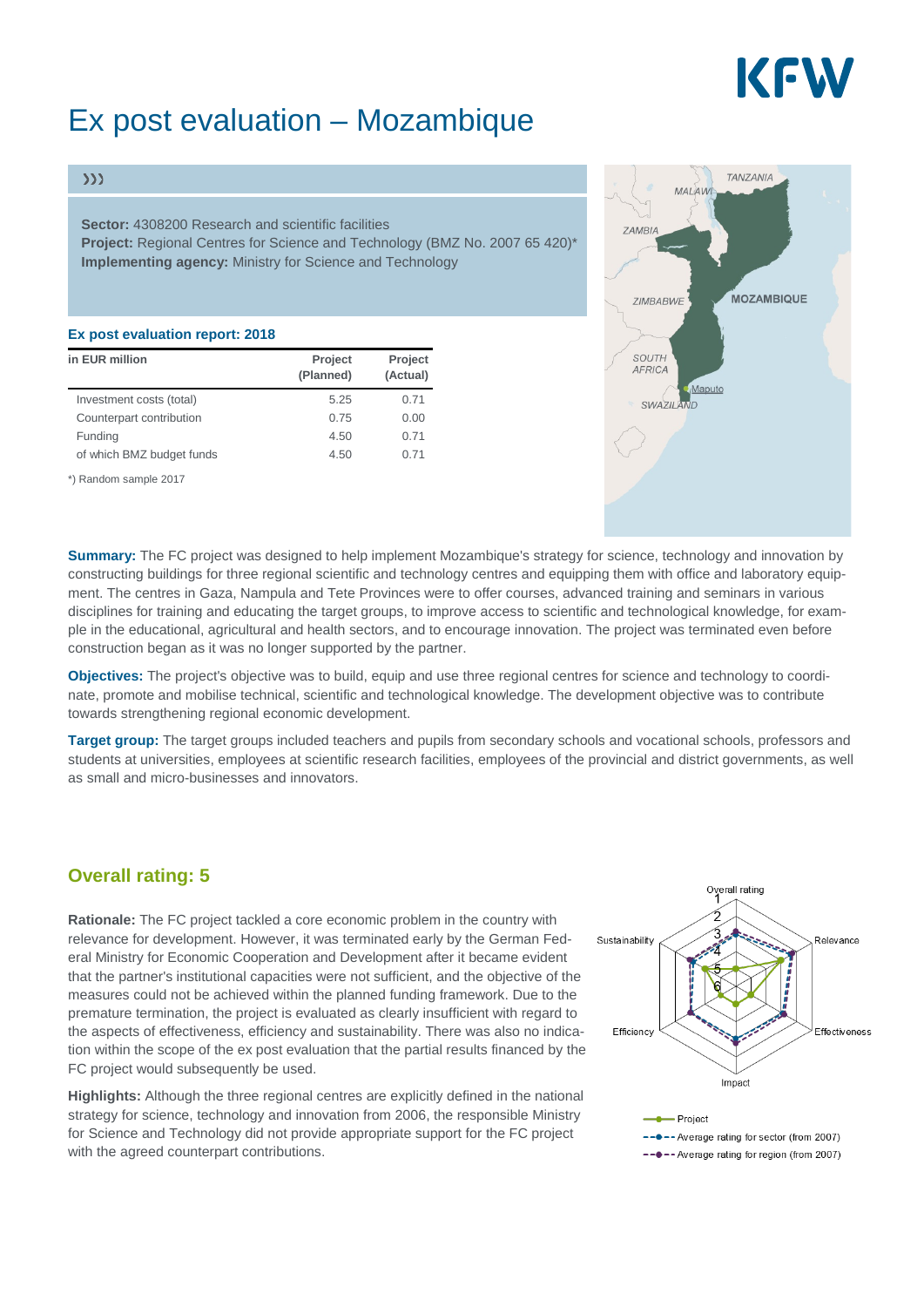# KFW

## Rating according to DAC criteria

### **Overall rating: 5**

#### **Ratings:**

| Relevance            |   |
|----------------------|---|
| <b>Effectiveness</b> |   |
| Efficiency           | 5 |
| Impact               | h |
| Sustainability       |   |

#### **Overall context and projekt description**

The Mozambican strategy for science, technology and innovation (Estratégia de Ciência, Tecnologia e Inovação de Moçambique (ECTIM)) determined in 2006 that three regional centres for science and tech-nology were to be established<sup>[1](#page-1-0)</sup>. These centres were to contribute to improving access to and the availability of scientific and technical knowledge on a broad scale to promote the economic and social development of the country. The evaluated FC project entitled "Regional Centres for Science and Technology" (BMZ No. 2007 65420) was thus in line with the principles of ownership and alignment in the Paris Declaration from 2005.

#### **Relevance**

By building regional centres for science and technology, and using them to offer courses, advanced training and seminars for the target groups, the intention was to mobilise and promote cross-sector technical, scientific and technical knowledge. The intention was to compensate for and tackle weak points and deficits in scientific knowledge, technological expertise and technical science training in various sectors (such as the educational, agricultural and health sector) through the centres' activities.

Broadening the technical, scientific and technological knowledge in these sectors in line with the national poverty reduction strategy (Plano de Acção para a Redução da Pobreza Absoluta 2006-2009/10 (PARPA II)) was expected to have an important leverage effect for alleviating poverty in Mozambique – also given that Mozambique's economic growth in the previous decades had barely had any broad-scale impacts and had not triggered a corresponding reduction in the nation's poverty.

The FC project thus focused on a core economic problem of the country with relevance for development: the presence of a dual economy characterised by large investments in the raw materials sector and a high percentage of subsistence farming, and one that lacks dynamic small and medium-sized enterprises and qualified experts.

This core problem was the starting point for the structure of the project's underlying results chain. The development objective was to contribute to strengthening regional economic development by building, furnishing and using regional centres for science and technology. However, this chain only works indirectly and over the long term. Direct impacts from this project could only initially be expected in the areas of education and vocational training. It also requires efficient institutions and highly qualified specialists at all levels if this type of project is actually going to generate positive effects for the regional economy. From today's perspective, the fact these basic prerequisites were not available in Mozambique was not taken into account enough when the project was designed.

On a positive note, however, the FC project started in November 2009 and was structuredcomplimentary to activities of other donors and national strategies in other sectors, like the strategic plan for education and culture (Plano Estratégico da Educação e Cultura 2006-2010/11 (PEEC)), which included objectives like expanding access to secondary education and vocational training and improving their quality. At the

<span id="page-1-0"></span><sup>&</sup>lt;sup>1</sup> Estratégia de Ciência, Tecnologia e Inovação de Moçambique (ECTIM), p.85.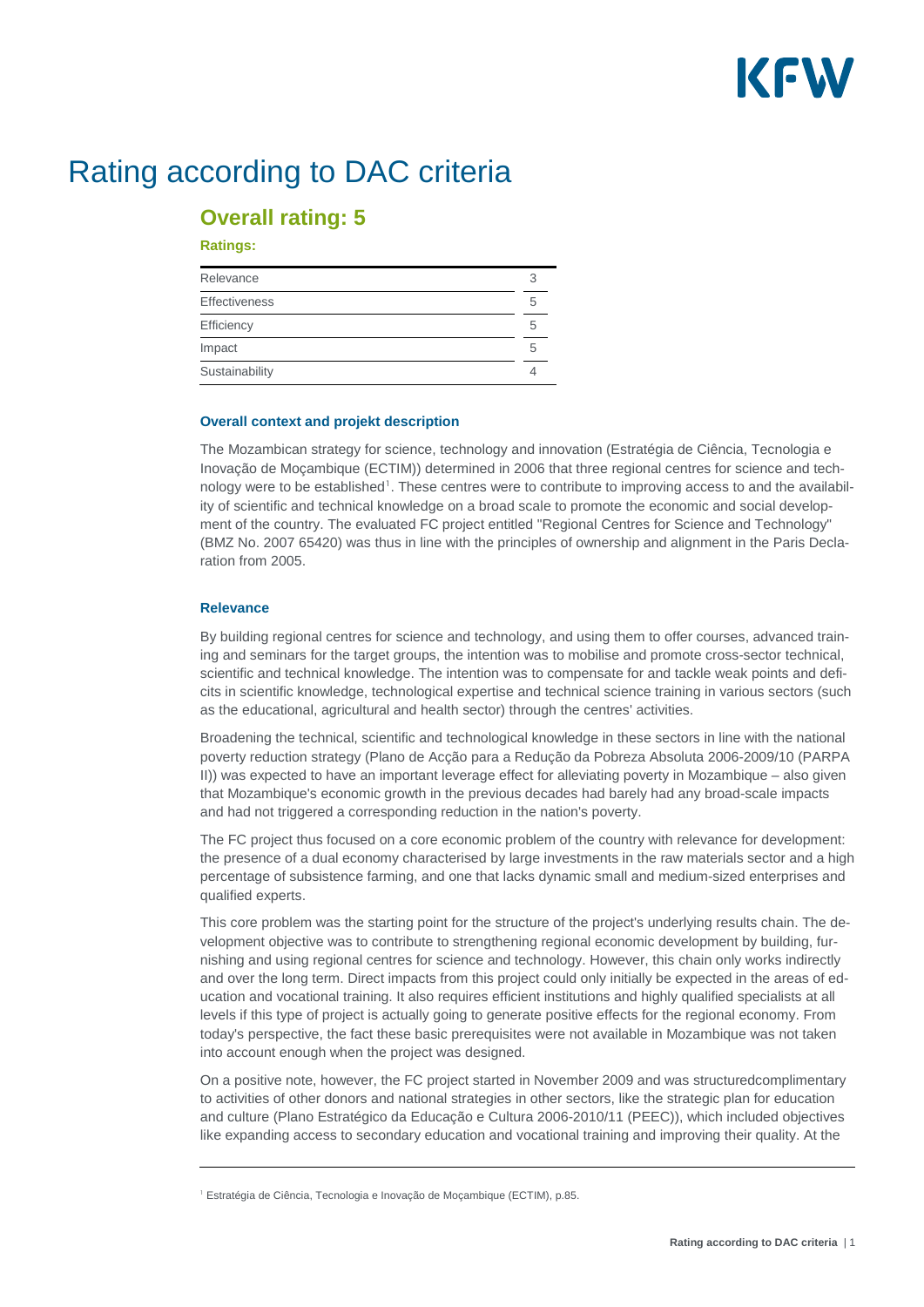

same time, the evaluated FC project entitled "Regional Centres for Science and Technology" demonstrated a number of links to German development cooperation objectives in the priority areas of education, vocational training, decentralisation, rural development and sustainable economic development.

The national strategy for science, technology and innovation formulated in 2006 for a period of ten years was integrated into the FC project and was given a high priority by the Mozambican government and the president. However, the project's executing agency, the Ministry for Science and Technology (Ministério da Ciência e Tecnologia (MCT)), neither promoted the required cooperation between the donors in this sector, nor did it produce the contractually agreed administrative and financial counterpart contributions. The project was thus terminated by the German Federal Ministry for Economic Cooperation and Development (BMZ) in October 2014, even before one of the centres was built and equipped.

Evaluation results from other donors regarding support for the ECTIM strategy also clearly show that the institutional capacities of the Ministry of Science and Technology, which split off from the Ministry of Education in 2005, were not even remotely sufficient or even available to a satisfactory extent during the period of the FC project[2](#page-2-0). The executing agency's weak absorbing and implementation capacities should have been taken into greater account during both the design and implementation of the project, for example, by focusing the planned science and technology transfer on only one sector, or by reducing construction to just one regional science and technology centre as a pilot project.

As the partner's lack of institutional capacities were not accorded enough significance in the design phase, we only evaluate the relevance of the project as satisfactory, despite its potential contribution to solving one of the country's most critical developmental bottlenecks.

#### **Relevance rating: 3**

#### **Effectiveness**

The project's objective to build, equip and use three regional centres for science and technology for the coordination, promotion and mobilisation of technical, scientific and technological knowledge was not fulfilled. Even before the planned construction measures began, the project was terminated as the necessary and agreed support from the Ministry of Science and Technology was not provided.

As a result of the premature termination, none of the project objectives were fulfilled for the underlying indicators. These included (i) the training of 300 teachers and professors in physics, biology or mathematics each year, (ii) a 25% increase in secondary school pupils focusing on maths and sciences, (iii) a 25% increase in middle to upper management with PC training at provincial and district governments, (iv) a 5% increase in the number of registered companies with patented products and (v) six workshops about technology transfer in the three regional centres.

The development objective was evaluated as realistic within the scope of the ex post evaluation, however, there was a strong focus on the output level, i.e. the construction of buildings and equipping the three planned centres. Adjusting the project objective and indicators with a strong emphasis on the actual use of the regional centres by the target groups would have been advisable within the scope of annual reporting if the project had been continued. In that case, following FC's line of thought of building only one flagship centre as a pilot project, it would also have been advisable to concentrate on the target of scientific and technology transfer in one sector (e.g. the agricultural sector), selecting the indicators accordingly.

However, the fact the project did not achieve the objectives can clearly not be attributed to how the objectives were formulated or how the indicators were selected. The pivotal factors for the inadequate success of the project were primarily (i) the generally very weak and passive role of the executing agency (which did not change even when key positions were reappointed during the implementation period) (ii) the lack of coordination between the central Ministry for Science and Technology employees and decentralised decision makers during the co-development of the project's content, and (iii) the repeated rejection of practical suggestions from the FC implementing organisation for adapting the project to the changed financial framework.

<span id="page-2-0"></span><sup>&</sup>lt;sup>2</sup> Ugarte, Ernesto et al. (2015): STIFIMO Final Evaluation. Draft Final Report.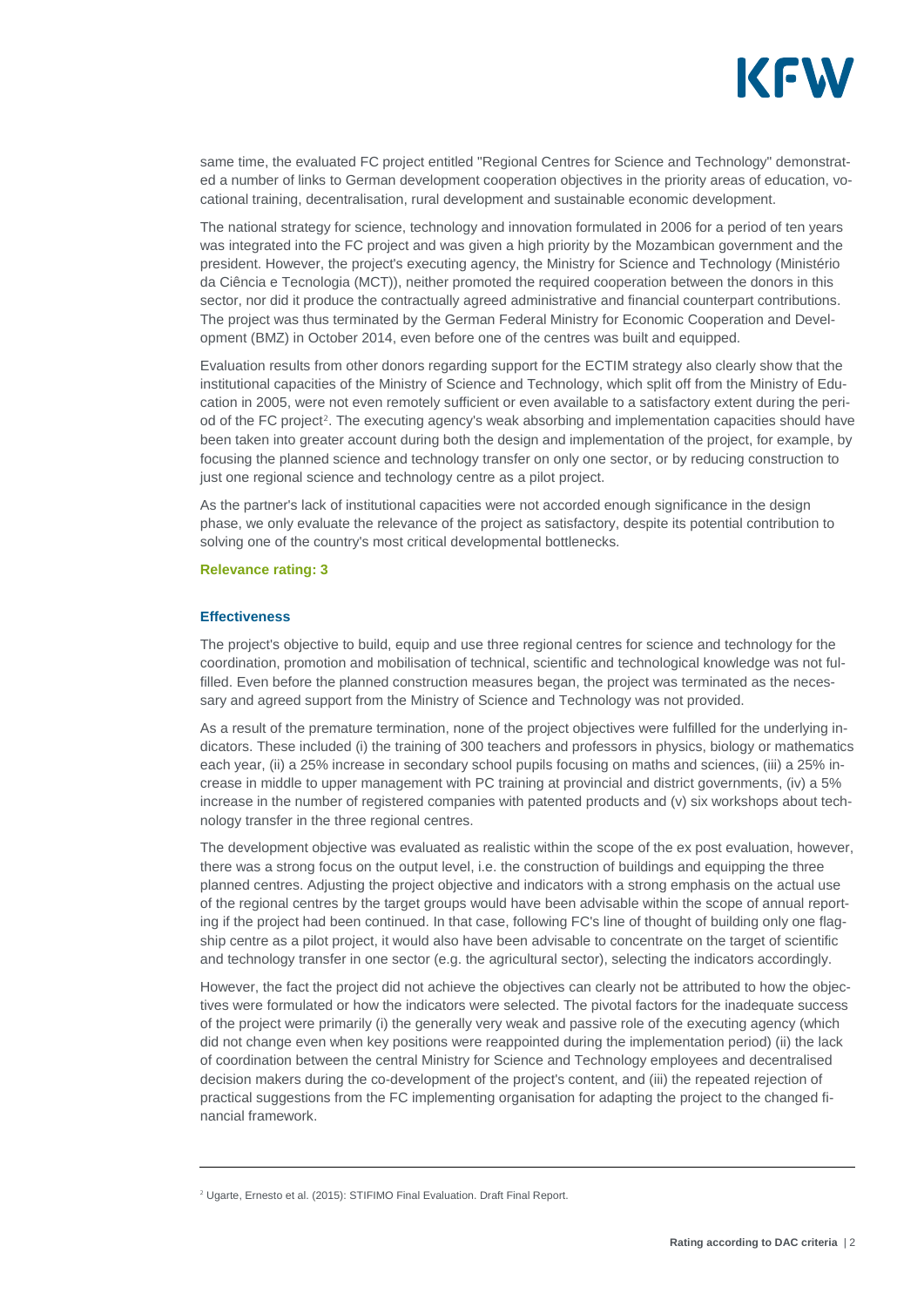

As there was also no indication within the scope of the ex post evaluation that the construction and machinery plans financed by the FC project would subsequently be used, we evaluate the effectiveness of the project as clearly inadequate.

#### **Effectiveness rating: 5**

#### **Efficiency**

In terms of the economic efficiency of the objective's achievement, both (a) production efficiency and (b) allocation efficiency were assessed as equally inadequate.

Add. (a): In the five years from when the operating concept for the three regional centres was presented (November 2009) until the project was terminated (October 2014), not a single building was built. It was only possible to contract an international consultant to the project to create an operations plan, a construction plan and a machinery plan for the three regional centres after a delay of around 12 months and at a higher cost than planned. However, the start of construction was still delayed for various reasons. These included difficulties when concluding contracts with suitable local building (sub)contractors, unexpected price increases in the Mozambican construction sector, higher consulting costs, a lack of financial support and insufficient administrative support for the project from the Ministry for Science and Technology.

It became increasingly clear that the project could not be implemented within the FC financial framework of EUR 4.5 million, so a suggestion was made to the responsible Ministry for Science and Technology in December 2012 to reduce the project to one or a maximum of two regional centres. After a temporary standstill in project activities (as necessary permits from the Ministry were not provided on time, among other factors) and as the foreseeable financial gap kept growing with ongoing construction cost increases, reducing the project to building and equipping only one pilot centre using FC funds seemed to be the only feasible solution in mid-2013. However, the partner did not accept this proposed solution, and for (internal) political reasons insisted on building and equipping two centres as well building a third centre at a later date. After the political decision to terminate the FC project was made within the German Federal Ministry for Economic Cooperation and Development (BMZ), this was communicated to the Mozambican partner in October 2014, and a possible reallocation of the remaining FC funds (EUR 3.8 million) to a different FC project was suggested. With regard to production efficiency, this decision to terminate should have been made much earlier in view of the apparent risks.

Add. (b): At the time the project was terminated in October 2014, the main component of the project – building and equipping three science and technology centres – had not yet begun. The FC funds amounting to EUR 0.71 million deployed since the start of the project in November 2009 were only used for consulting costs to prepare operating concepts, tender documents as well as construction and equipment plans. Since not a single building was completed, this is considered entirely inappropriate with regard to the allocation efficiency. Major losses in efficiency were caused by a lack of ownership by the Ministry for Science and Technology. This manifested itself in the Ministry's inadequate ability or insufficient political will to give appropriate administrative support to the FC project and to provide the contractually agreed financial counterpart contributions.

The role of the FC-financed consultant should also be evaluated critically. The admonishment from the Ministry for Science and Technology stating that the consultant spent too much time on project presentation and consensus building with stakeholders and underestimated the time needed for planning the build-ings and machinery may be exaggerated<sup>[3](#page-3-0)</sup>. The fact is that a significant part of the funds earmarked for the consultant within the context of the FC project were already spent before it was even possible to begin construction.

With regard to the production efficiency and allocation efficiency of the project, the results were clearly insufficient. Even though there were some positive partial results from creating the operating concepts and

<span id="page-3-0"></span><sup>&</sup>lt;sup>3</sup> The consultant actually provided some of the quarterly reports behind schedule and only for 2012. However, the Ministry was responsible for managing the consultant. It is possible that the criticism from the Ministry was an attempt to exculpate itself from its own (joint) responsibility for the project delays.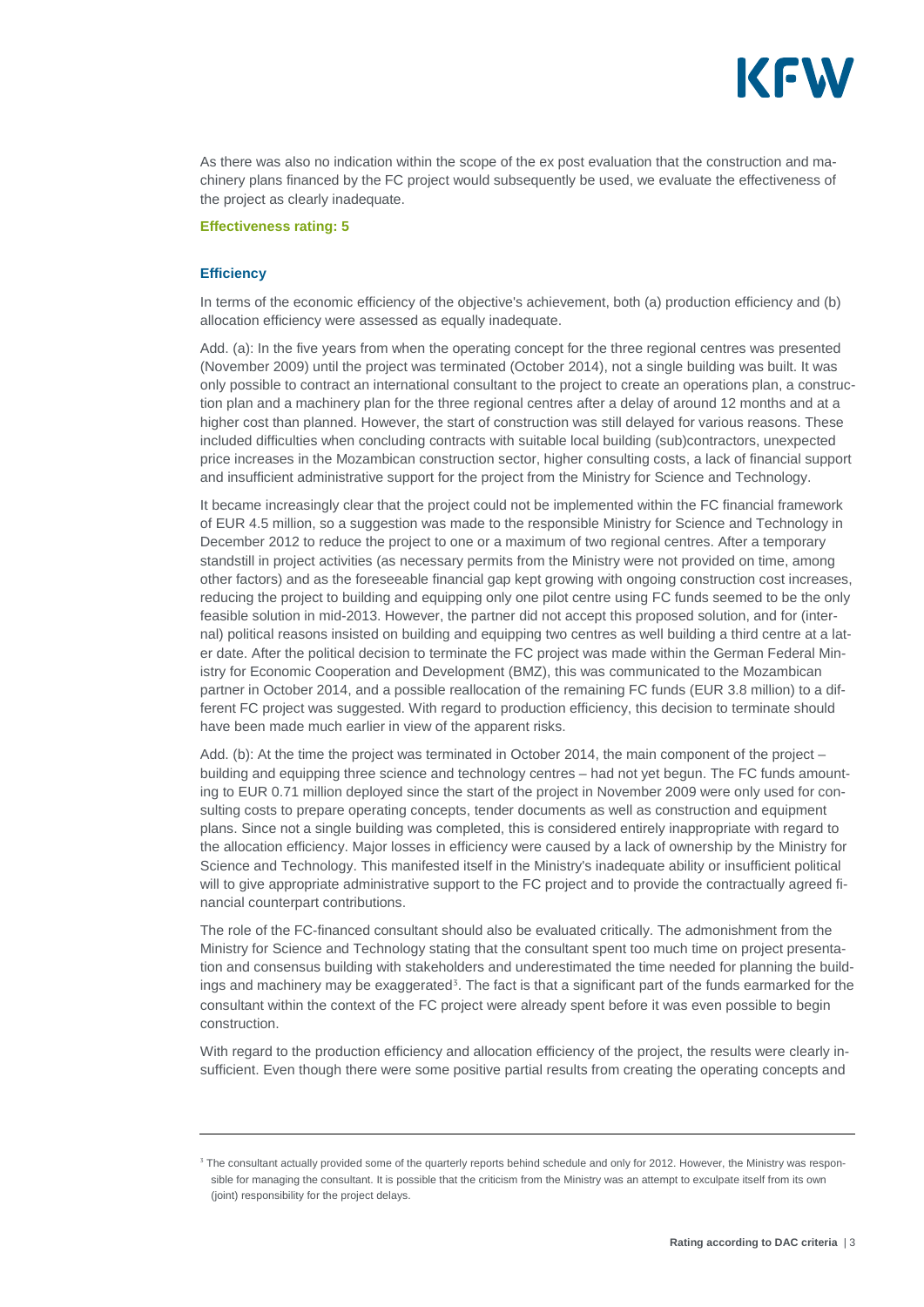

the construction and machinery plans for the three regional centres, these were clearly outweighed by the negative results.

#### **Efficiency rating: 5**

#### **Impact**

The FC project was intended to contribute to reinforcing regional economic development in Mozambique, but this was not possible due to the termination of the project.

In addition to the general problem of where to assign the direct and overarching developmental impacts of this type of project, one critical factor related to formulating the development objective was it assumes a results chain where the underlying theoretical construct has question marks with regard to the result at the impact level.

The state promotion of science, technology and innovation can contribute to economic development if it is institutionally embedded together with other growth-stimulating factors in an interactive national system. International research indicates that an effective system for science, technology and innovation requires efficient institutions and highly qualified specialists at all levels to have growth-stimulating or povertyalleviating impacts. As these conditions were not fulfilled in Mozambique and aggregated impacts could be expected at the level of education and vocational training at best, adjustments to the overarching development policy objective would have been urgent had the project been continued[4](#page-4-0).

The evaluation of the Finnish-Mozambican cooperation in the area of science, technology and innovation (STIFIMO) also came to the clear conclusion that no overarching developmental impacts were generated by the measures within the scope of STIFIMO<sup>[5](#page-4-1)</sup>. The Mozambican strategy for science, technology and innovation that was embedded in the FC project entitled "Regional Centres for Science and Technology" should thus have been subject to a more critical analysis and assessment of the Mozambican system before implementing the various measures, to facilitate results at the impact level.

Against this background, we evaluate the project's overarching developmental impact as completely inadequate.

#### **Impact rating: 5**

#### **Sustainability**

At the time the project was terminated, it was still not known when construction would begin on any of the three planned buildings for the regional centres for science and technology, especially because the funding framework was apparently not sufficient to realise the project as planned. As it was not possible to achieve the agreed results of the project $6$ , the sustainability is evaluated as insufficient.

Positive (partial) sustainability effects of the project could possibly have been taken into account if the construction project had been continued by the partner after the German Federal Ministry for Economic Cooperation and Development (BMZ) terminated the promotion, and if input from the FC project – the plans the consultant created for constructing, equipping and operating the centres – had been used. Based on the available documents, however, this question cannot be answered as no relevant information has been documented since the decision was made to terminate the project in October 2014<sup>[7](#page-4-3)</sup>.

<span id="page-4-1"></span><span id="page-4-0"></span><sup>4</sup> For more on this, also see the statements under "Relevance".

<sup>5</sup> Ugarte, Ernesto et al. (2015): STIFIMO Final Evaluation. Draft Final Report.

<span id="page-4-2"></span><sup>6</sup> Construction of three buildings for the regional centres, putting the centres into operation with laboratories containing technically flawless equipment, training the centres' technical staff, learning about the target group and using the service package and the services of the centres.

<span id="page-4-3"></span><sup>7</sup> On Google Maps (accessed 19 January 2018) it is not possible to see whether the buildings for the regional centres have been built in the meantime on the three properties listed in the inception report from the consultant.

CRCT South in Xai-Xai[: https://www.google.de/maps/@-25.0806574,33.6931551,299m/data=!3m1!1e3;](https://www.google.de/maps/@-25.0806574,33.6931551,299m/data=!3m1!1e3)

CRCT Centre in Tete: https://www.google.de/maps/@-16.1263806,33.6039633,300m/data=!3m1!1e3;

CRCT North in Nampula:<https://www.google.de/maps/@-15.1170385,39.2066465,304m/data=!3m1!1e3>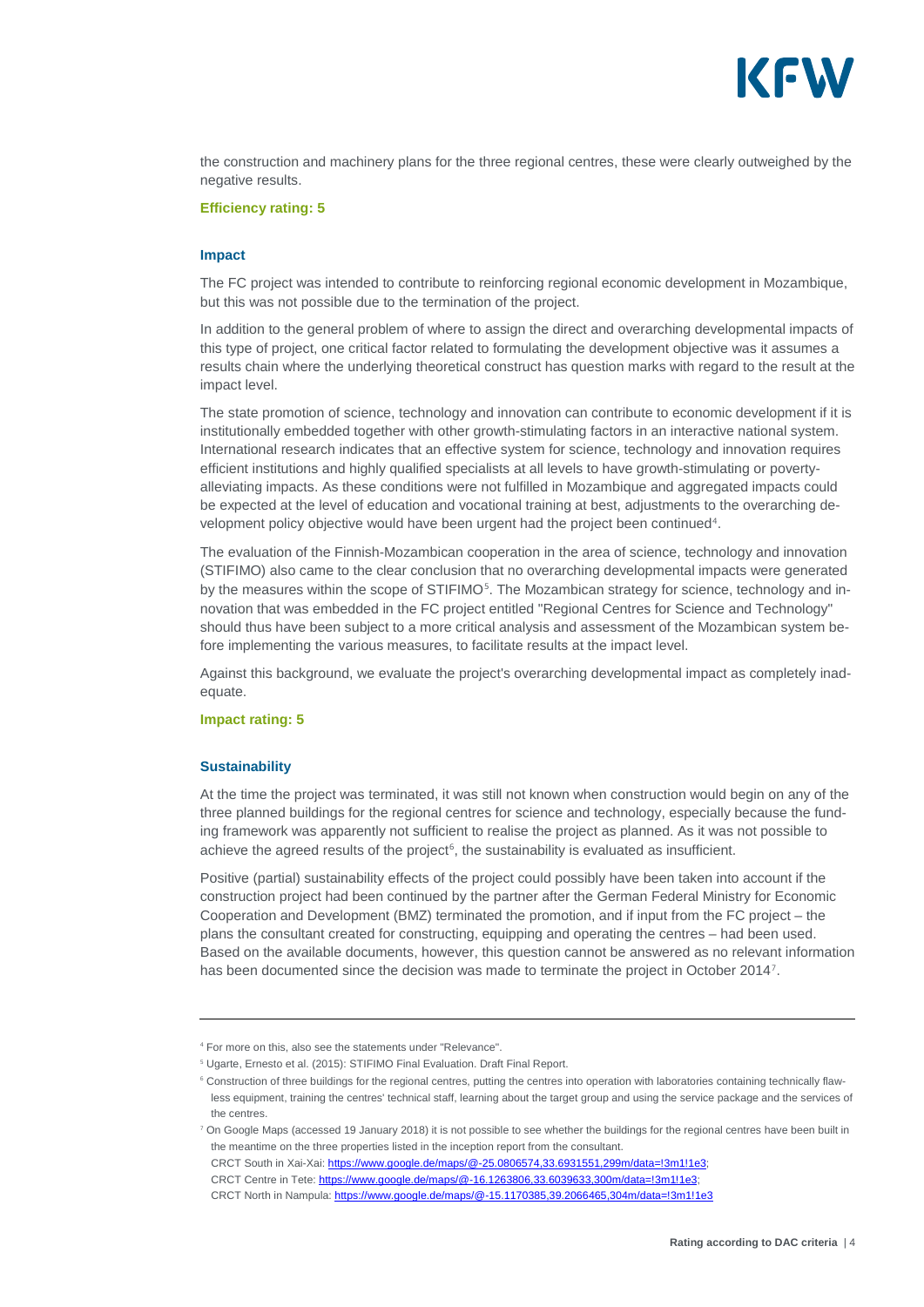

From today's perspective, the project cannot be associated with a development effectiveness rating and is thus evaluated as insufficiently sustainable overall.

**Sustainability rating: 4**